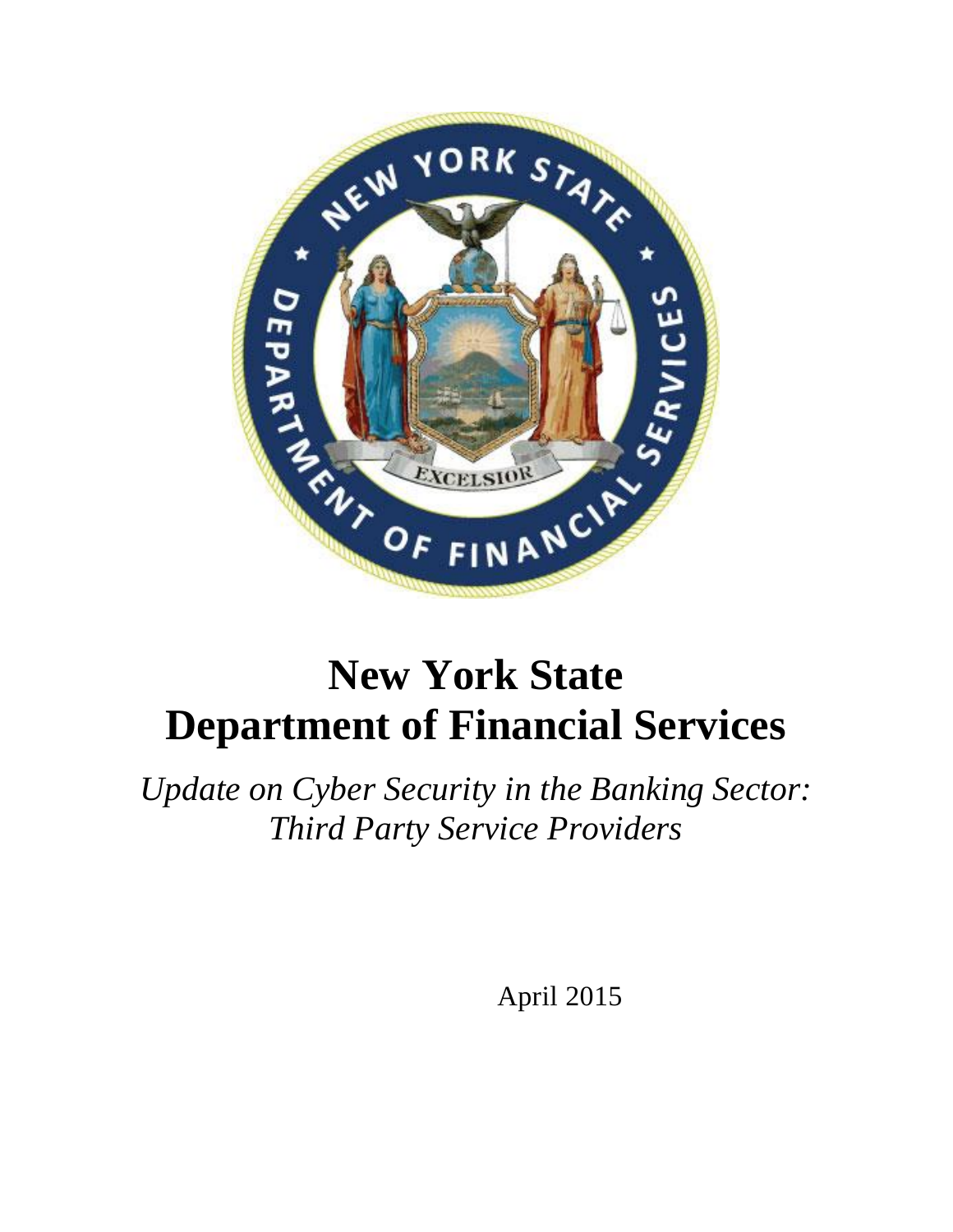# **Update on Cyber Security in Banking Sector: Third-Party Service Providers**

# **I. Introduction**

In May 2014, the New York State Department of Financial Services ("the Department") published a report titled "Report on Cyber Security in the Banking Sector" that described the findings of its survey of more than 150 banking organizations. The report specifically highlighted the industry's reliance on third-party service providers for critical banking functions as a continuing challenge. In light of the increasing number and sophistication of cyber attacks, including recent breaches at both banks and insurers, the Department is now considering, among other regulations, cyber security requirements for financial institutions that would apply to their relationships with third-party service providers.

In connection with that effort, the Department sent a letter in October 2014 to 40 regulated banking organizations requesting information about the practices currently in place surrounding the management of their third-party service providers. After reviewing the responses (which included relevant policies and procedures), the Department noted a number of common issues and concerns and has drafted this update to the May 2014 report to highlight the most critical observations.

The October 2014 letter asked for information about due diligence processes, policies and procedures governing relationships with third-party vendors, protections for safeguarding sensitive data, and protections against loss incurred due to third-party information security failures. For the purposes of this report, banking organizations have been categorized as "small" (assets  $\langle$  \$100 billion), "medium" (assets between \$100 and \$1 trillion), and "large" (assets  $>$  \$1 trillion).

Additionally, the Department asked each of the surveyed banking organizations to describe any steps it has taken to adhere to the Framework for Improving Critical Infrastructure Cybersecurity issued by the U.S. Commerce Department's National Institute of Standards and Technology ("NIST") on February 12, 2014 concerning third-party stakeholders. The NIST framework is generally viewed as a set of baseline principles for cybersecurity. Interestingly, while the overwhelming majority of the respondents stated that they had taken or were taking steps to incorporate NIST principles, the application of those principles may vary across institutions, described in more detail below.

### **II. Observations**

### **A. Due Diligence Processes**

The Department asked each banking organization to describe any due diligence processes used to evaluate the adequacy of information security practices of third-party service providers.

All but one of the surveyed banking organizations classify their third-party service providers by risk and 95% of the surveyed banking organizations conduct specific information security risk assessments of at least their high-risk vendors. Banking organizations typically classify any vendors with access to sensitive bank or customer data as high-risk, material, and/or critical.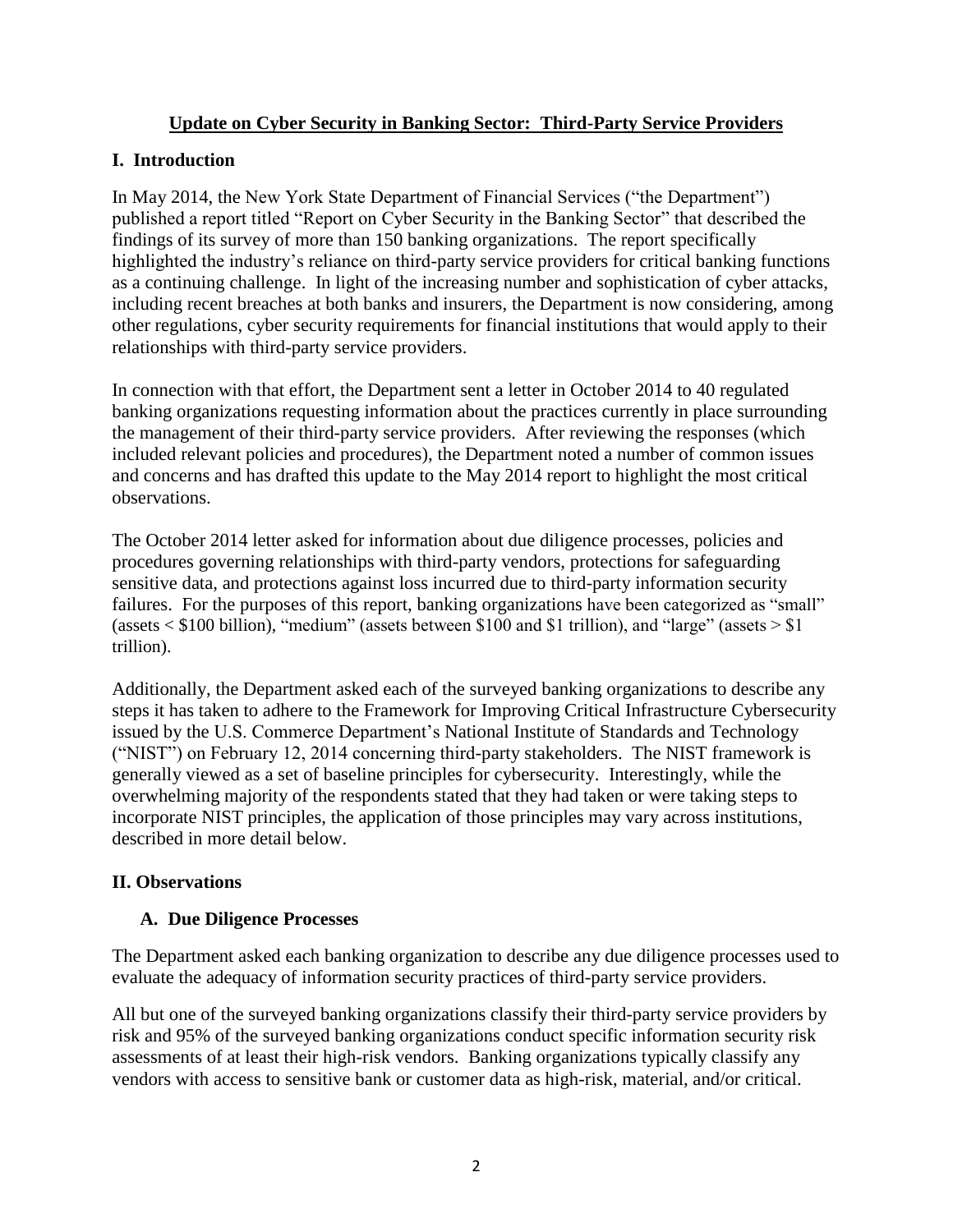Examples of third-party vendors that were classified as high-risk or material include check/payment processors, trading and settlement operations, and data processing companies. However, some banking organizations have exemptions from their customary due diligence for individual consultants and professional service providers (*e.g.*, legal counsel). Examples of third-party vendors that were classified as low-risk include providers of office supplies, printing services, food catering, and janitorial services.

Ninety percent of the banking organizations surveyed have information security requirements for their third-party vendors, although the nature and specificity of these requirements vary. Some large institutions set forth specific requirements, including data encryption, access controls, data classification, and business continuity and disaster recovery plans, while other institutions (both large and small) merely require compliance with more general information security standards.

While nearly all of the surveyed banking organizations have policies and procedures that require reviews of information security practices both during vendor selection and as part of their periodic review, fewer than half of the institutions surveyed require any on-site assessments of their third-party vendors, as illustrated in Table 1. Only 46% of the surveyed institutions are required to conduct pre-contract on-site assessments of at least high-risk third-party vendors, while only 35% are required to conduct periodic on-site assessments of at least high-risk thirdparty vendors.



**TABLE 1**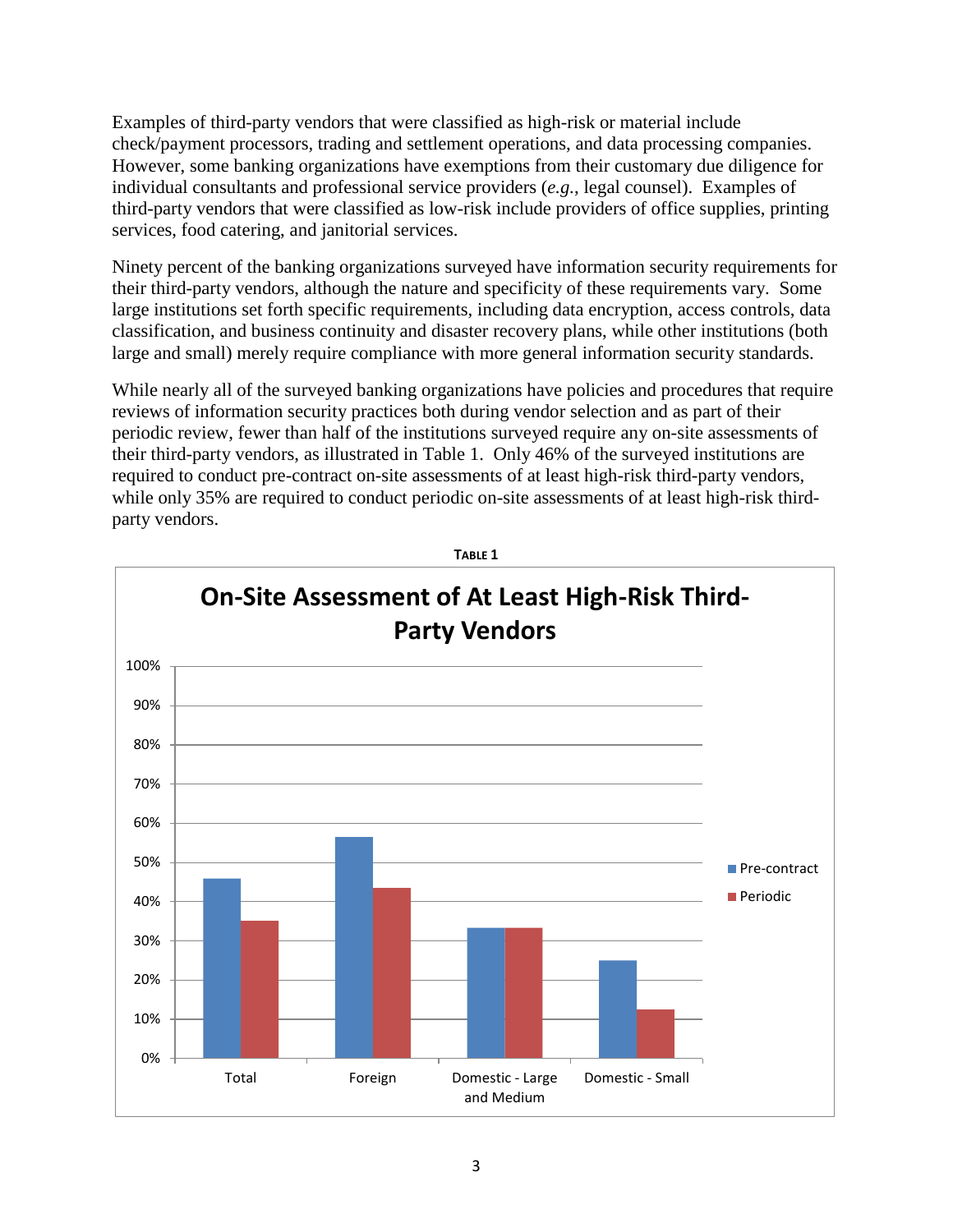### **B. Policies and Procedures Governing Relationships with Third-Party Service Providers**

The Department asked each banking organization to provide a copy of any policies and procedures governing relationships with third-party service providers that address information security risks, including setting minimum information security practices or requiring representations and warranties concerning information security.

All of the institutions surveyed have written vendor management policies, and all but three have written procedures for selecting third-party vendors. Most of these policies appear to have been written and/or updated within the last several years.

Most of the institutions surveyed require third-party vendors to represent that they have established minimum information security requirements, although 21% of them do not, as illustrated in Table 2. Only 36% of the surveyed banking organizations require those information security requirements to be extended to subcontractors of the third-party vendors.

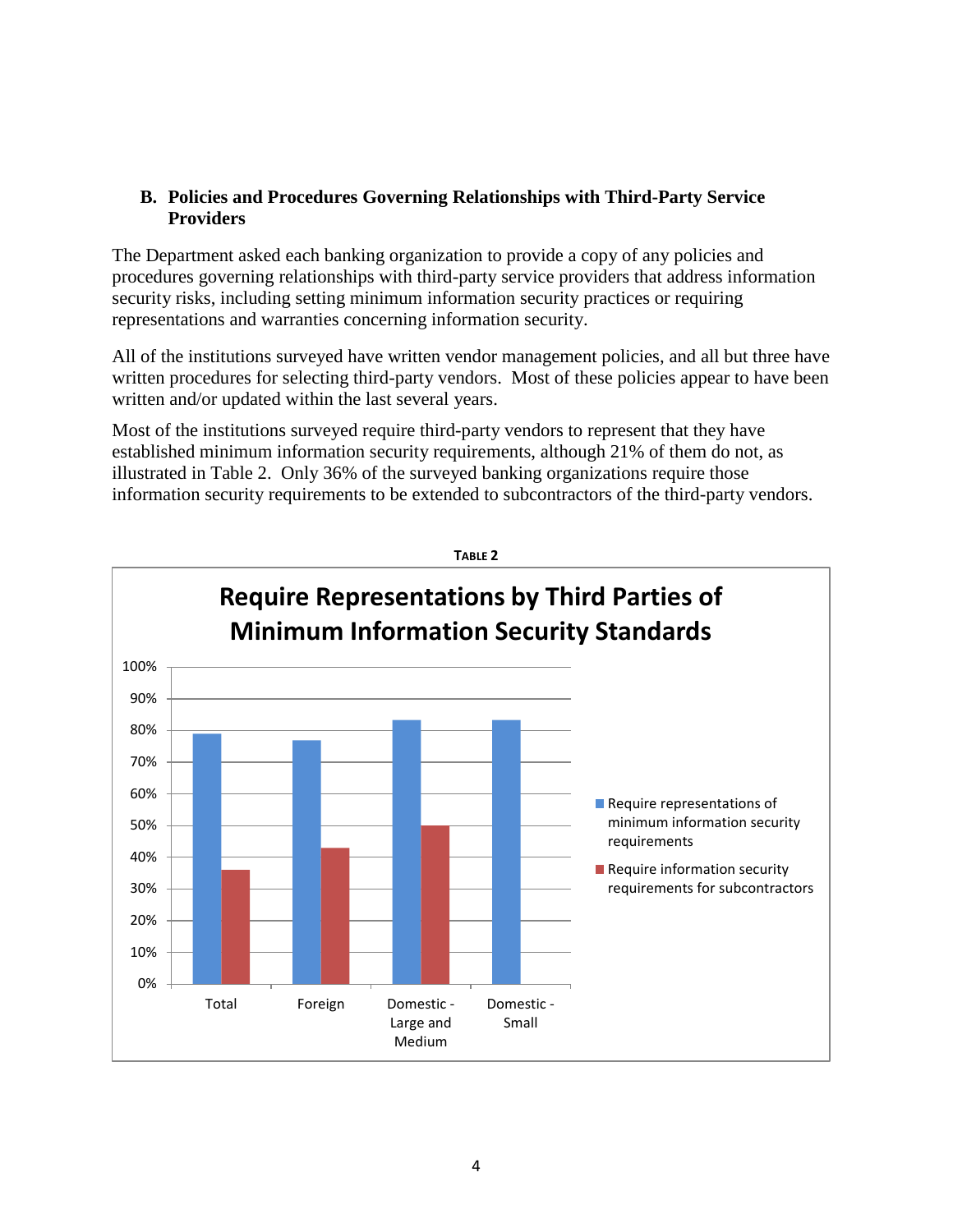Most of the surveyed banking organizations require the right to audit their third party vendors, although 21% of them do not. Nearly half (44%) of the institutions do not require a warranty of the integrity of the third-party vendor's data or products (*e.g.*, that the data and products are free of viruses). Larger institutions are more likely to require such warranties than small and medium-size institutions, as illustrated in Table 3.



Thirty percent of the banking organizations surveyed do not appear to require their third-party vendors to notify them in the event of an information security breach or other cyber security breach.

### **C. Protections for Safeguarding Sensitive Data**

The Department asked each institution to describe any protections used to safeguard sensitive data that is sent to, received from, or accessible to third-party service providers, such as encryption or multi-factor authentication.

Ninety percent of the surveyed banking organizations utilize encryption for any data transmitted to or from third parties. However, only 38% of the surveyed institutions (50% of large institutions) use encryption for data "at rest." Seventy percent of the surveyed institutions require multi-factor authentication ("MFA") for at least some third-party vendors to access sensitive data or systems. However, the surveyed foreign banks (primarily large institutions) require MFA much more than large or small domestic institutions. When used, MFA is primarily required for third-party vendors that remotely access sensitive data or banking systems, either on computers or portable devices.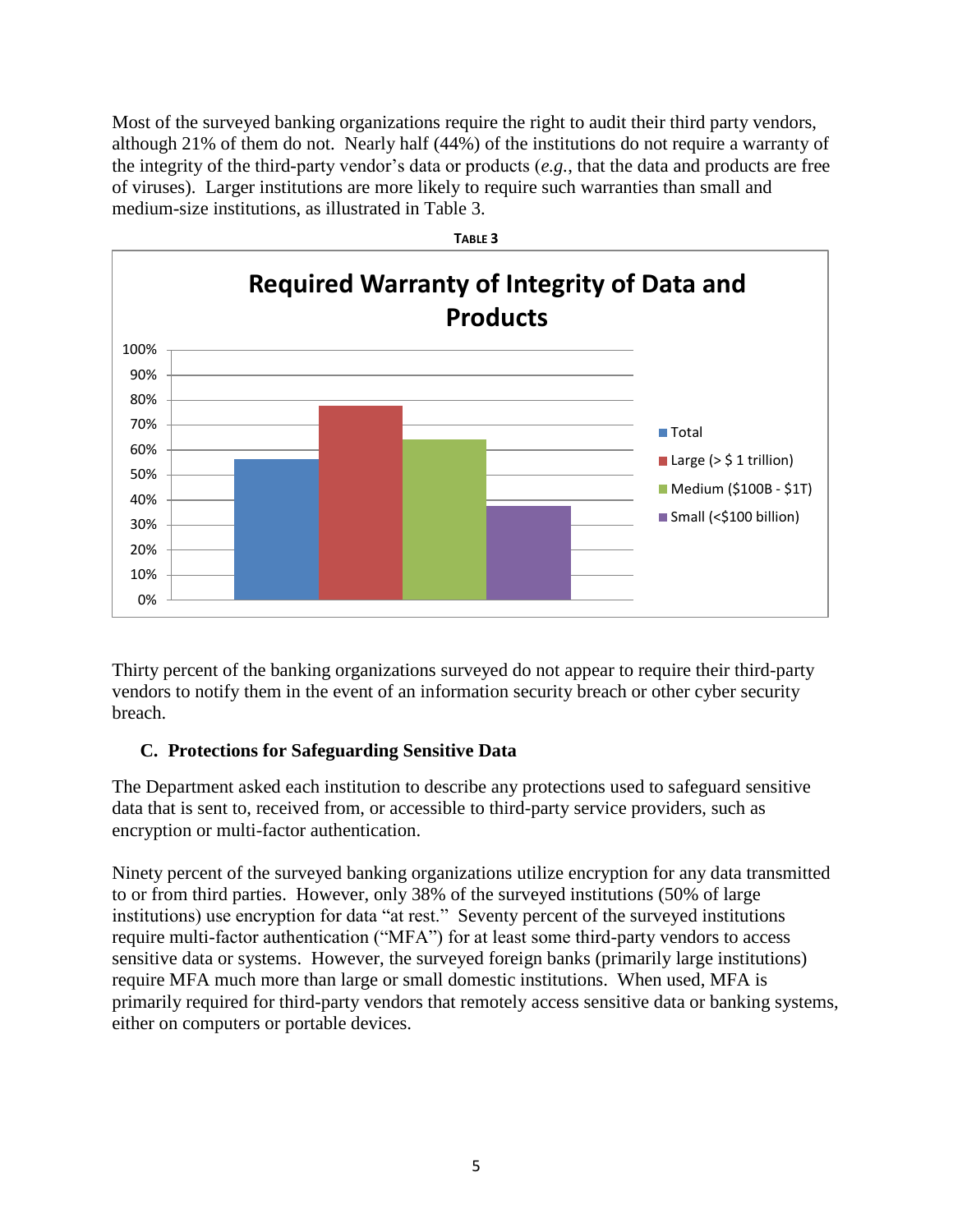

#### **D. Protections against Loss Incurred by Third-Party Information Security Failures**

The Department asked each banking organization to list any and all protections against loss incurred as a result of an information security failure by a third-party service provider, including any relevant insurance coverage. Sixty-three percent of the surveyed institutions (78% of large institutions) informed the Department that they carry insurance that would cover cyber security incidents. However, only 47% of the surveyed institutions reported having cyber insurance policies that explicitly cover information security failures by a third-party vendor. Only half of the banking organizations surveyed require indemnification clauses in their agreements with third-party vendors.